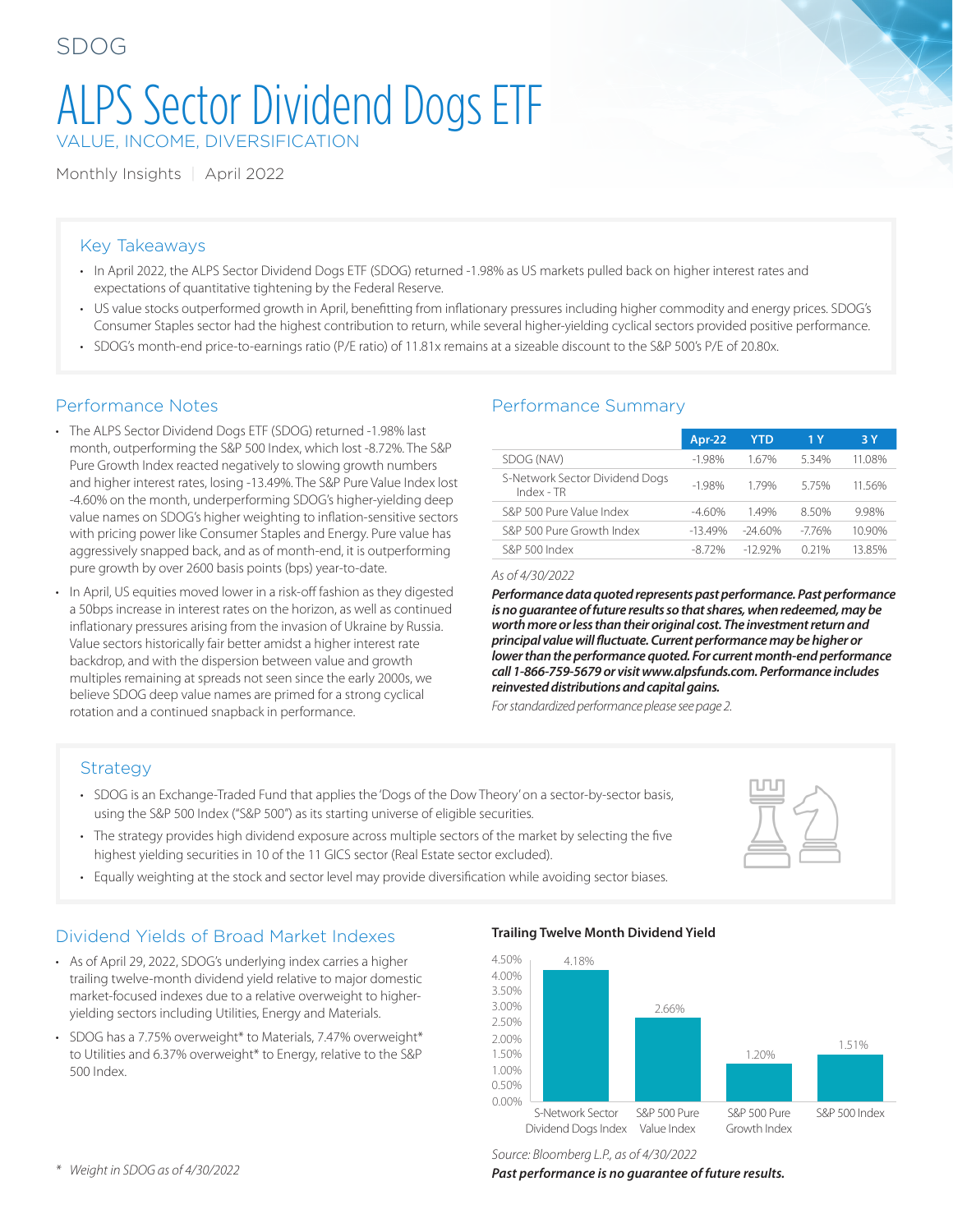## SDOG Monthly Insights | April 2022 ALPS Sector Dividend Dogs ETF

#### Contribution to Return

- SDOG's sector contribution to return favored higher-yielding sectors in April 2022, with Consumer Staples (+0.43%), Consumer Discretionary (+0.20%) and Energy (+0.09%) leading the way by contribution. Laggards in terms of sector contribution to returns were Financials (-0.82%), Information Technology (-0.78%) and Communication Services (-0.66%). SDOG Consumer Staples sector name, Kraft Heinz Co. (KHC, 2.29% weight\*) gained over 8% after the company beat Q1 earnings and sales estimates, citing pricing power that allowed Kraft to mitigate rising input costs.
- Within SDOG's Consumer Discretionary sector, Hasbro Inc. (HAS, 2.04% weight\*) jumped 8.35% last month after reaffirming the company's low single-digit growth despite rising costs and a stronger US dollar.
- Valero Energy Corp. (VLO, 2.44% weight\*), an SDOG Energy name, gained nearly 10%, as the petroleum producer was propelled by strong refining margins and higher energy prices leading to Q1 earnings that exceeded analyst expectations.

## Valuation Update

- SDOG's underlying index continues to exhibit depressed valuations when compared to its historical averages, while the S&P 500 Index exhibits historically high valuations.
- The S-Network Sector Dividend Dogs Index's (SDOGX) current P/E ratio of 11.81x sits at a notable discount to the S&P 500's current P/E ratio of 20.80x. Additionally, the trailing twelve-month dividend yield for SDOGX is nearly 3x that of the S&P 500.
- *\* Weight in SDOG as of 4/30/2022*

#### **Contribution to Return by Sector**



*Source: Bloomberg L.P., as of 4/30/2022 Past performance is no guarantee of future results.*

#### Price Multiples

|                             | <b>SDOGX Index</b> |               | <b>S&amp;P 500 Index</b> |               |  |
|-----------------------------|--------------------|---------------|--------------------------|---------------|--|
|                             | Current            | 3 Year<br>Avg | Current                  | 3 Year<br>Avg |  |
| Price/Earnings Ratio        | 11.81x             | 14.18x        | 20.80x                   | 24.00x        |  |
| Price/Book Ratio            | 2.37x              | 199x          | 4.11x                    | 3.93x         |  |
| Price/Cash Flow Ratio       | 794x               | 7.20x         | 14.99x                   | 15.66x        |  |
| Trailing Twelve Month Yield | 4.18%              | 4.80%         | 1.51%                    | 1.67%         |  |
| SDOG 30-Day SEC Yield       | 3.74%              |               |                          |               |  |

#### *Source: Bloomberg L.P., as of 4/30/2022*

*Past performance is no guarantee of future results.*

## ALPS Sector Dividend Dogs ETF (SDOG) Performance

|                                           | <b>Cumulative</b><br>as of 4/30/2022 |          |            | <b>Annualized</b><br>as of 3/31/2022 |        |        |        |                 |
|-------------------------------------------|--------------------------------------|----------|------------|--------------------------------------|--------|--------|--------|-----------------|
| <b>Total Returns</b>                      | 1 M                                  | 3 M      | <b>YTD</b> | SI <sup>1</sup>                      | 1Y     | 3Y     | 5 Y    | SI <sup>1</sup> |
| NAV (Net Asset Value)                     | $-1.98%$                             | 0.27%    | 1.67%      | 209.76%                              | 11.11% | 12.99% | 9.12%  | 12.52%          |
| Market Price                              | $-2.05%$                             | 0.36%    | 1.67%      | 209.81%                              | 1.16%  | 13.05% | 9.14%  | 12.53%          |
| S-Network Sector Dividend Dogs Index - TR | $-1.98%$                             | 0.35%    | 1.79%      | 224.02%                              | 1.59%  | 13.49% | 9.60%  | 13.04%          |
| S&P 500 Index - TR                        | $-8.72%$                             | $-8.17%$ | $-12.92\%$ | 267.91%                              | 15.65% | 18.92% | 15.99% | 15.36%          |

*Performance data quoted represents past performance. Past performance is no guarantee of future results so that shares, when redeemed, may be worth more or less than their original cost. The investment return and principal value will fluctuate. Current performance may be higher or lower than the performance quoted. For current month-end performance call 1-866-759-5679 or visit www.alpsfunds.com. Performance includes reinvested distributions and capital gains.*

*Market Price is based on the midpoint of the bid/ask spread at 4 p.m. ET and does not represent the returns an investor would receive if shares were traded at other times.*

*<sup>1</sup> Fund inception date: 6/29/2012*

*Total Operating Expenses: 0.40%*